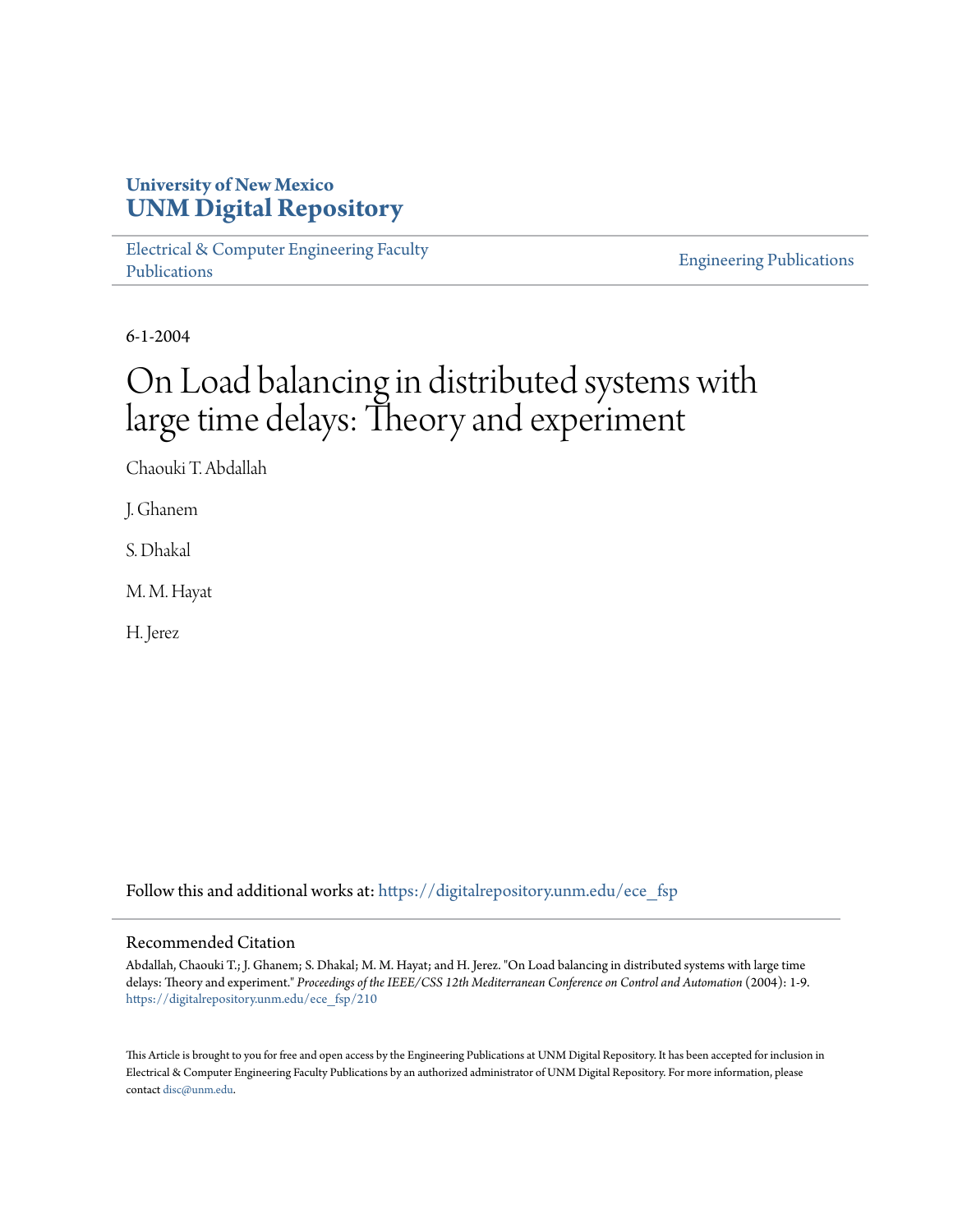## On Load Balancing in Distributed Systems with Large Time Delays: Theory and Experiments

J. Ghanem S. Dhakal C.T. Abdallah M. M. Hayat H. Jérez

Electrical & Computer Engineering Department MSC01 1100 1 University of New Mexico Albuquerque, NM 87131-1356 USA

{jean,sdhakal,chaouki,hayat,hjerez}@eece.unm.edu

September 27, 2003

#### Abstract

In a distributed computing environment with a high communication cost, limiting the number of balancing instants results in a better performance than the case where load balancing is executed continuously. Therefore, finding the optimal number of balancing instants and optimizing the performance over the interbalancing time and over the load-balancing gain becomes an important problem. In this paper we discuss the performance of a previously reported, control-theoretic motivated single load-balancing strategy on a distributed physical system and the performance is compared to our simulation predictions. Based on the concept of regeneration, we also present a mathematical model for the distributed system with two nodes where a one-shot balancing is done. We obtain a system of four difference-differential equations characterizing the mean of the overall completion time. and compare its predictive capabilities via simulation to the physical system.

#### 1 Introduction

The effectiveness of load balancing in a cluster of distributed computational elements (CEs) relies heavily on the accurate knowledge of the state of the individual CEs as well as the delays involved in transferring loads from one CE to another. For example, the shared knowledge of the load state of the system is used by individual CEs to judiciously assign an appropriate fraction of the incoming loads to less busy CEs, according to some load-balancing policy. However, in large-scale distributed computing systems in which the CEs are either geographically distant from each other, or are connected via unreliable wireless channels, there is an inherent delay in the inter-node communications and transfer of loads. Moreover, in systems using a shared communication medium (such as the Internet or a wireless LAN), such delays vary according to the size of the loads to be transferred and also fluctuate according to the random condition of the communication medium that connects the CEs.

There has been an extensive research in the development of the appropriate dynamic load balancing policies. The policies have been proposed for categories such as local versus global, static versus dynamic, and centralized versus distributed scheduling [5, 3, 6]. Some of the existing approaches consider constant performance of the network while others consider deterministic communication and transfer delay. Recently, the limitations and the overheads involved with the continuous implementation of the balancing policy have been discussed by the authors and their collaborators in [8, 9, 10]. Our approach to the load-balancing problem is rooted in control-theoretic concepts, and is based on dynamical models, which has allowed us to apply powerful stability analysis techniques. A number of load-balancing strategies have been proposed, and it is almost universally observed that the types of delay described above degrade the overall performance [3, 5, 6, 7]. In particular, communication delays may lead to unnecessary transfer of loads (as each CE has only dated information about the state of other CEs), and large load-transfer delays may lead to a situation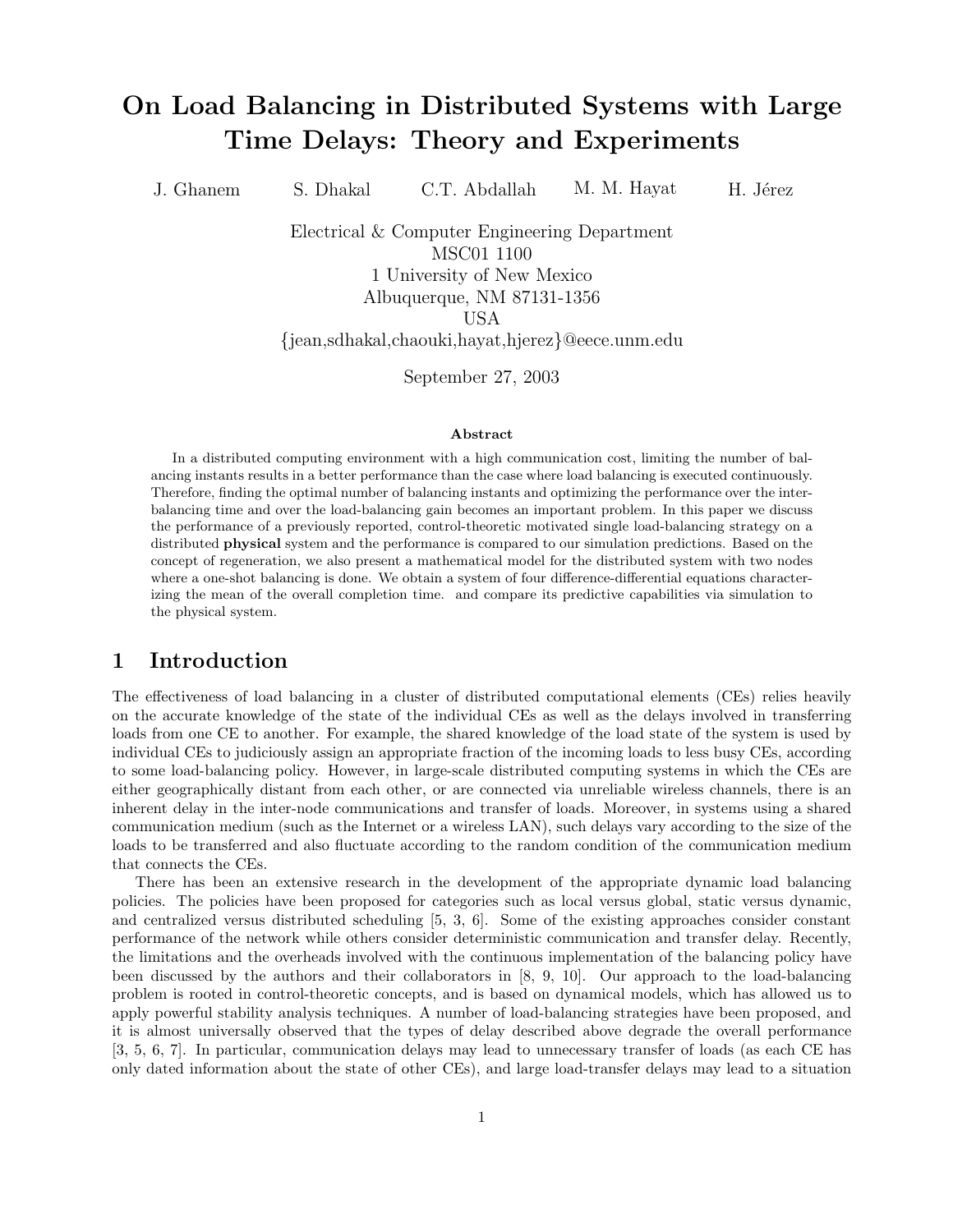where much time is wasted on transferring loads while certain CE's may be idle during the transfer. Recently, our recent Monte-Carlo studies [8, 9] was used to show that indeed there is an interplay between the stochastic delay (e.g., its mean and its dependence on the load) and the strength and frequency of balancing. Moreover, it has been shown in [9] that limiting the number of load balancing instants while optimizing the strength of the load balancing and the actual load-balancing instants is a feasible solution to the problem of load balancing in a delay-limited environment. It was also observed that by fixing the number of load balancing instants (in an effort to avoid the unnecessary exchange of loads between CEs), the sensitivity of the balancing policy to the balancing time (relative to the time when load arrives at the system) is significantly increased. This is primarily due to the observation that it is more advantageous to balance at a delayed time simply because the CEs will have more time to exchange their respective load states, thereby allowing for "better-informed" load balancing.

In this paper, we primarily focus on the implementation of the single load balancing policy on a real distributed system and evaluate its performance with respect to the balancing instant and the gain parameter. We show that the choice of the balancing strategy is an optimization problem with respect to the choice of the gain parameter. The results of this implementation are compared to the results obtained from the custom-made Monte Carlo simulation software which we developed for our preliminary work. Finally, an approach for modeling the distributed system dynamics, as a queuing system, is introduced using the concept of regeneration. In particular, a novel concept of information states of the current queue size is introduced to handle the complexity of the queuing model. The system model is developed for the special case of two geographically distant CEs.

The paper is organized as follows: Section 2 contains a description of the load balancing policy. The experimental results, on a physical wireless 3-node network are given in section 3, while simulation results are presented in 4. The stochastic analysis of our system is detailed in section 5, while our conclusions are given in 6.

## 2 Description of the load balancing policy

We begin by briefly describing the queuing model that characterizes the stochastic dynamics of the load balancing problem described [8, 11]. Suppose that we have a cluster of n nodes. Let  $Q_i(t)$  denote the number of tasks awaiting processing at the *i*th node at time t. Assume that the *i*th node completes tasks according to a Poisson process and at a constant rate  $\mu_i$ . Let the counting process  $J_i(t_1, t_2)$  denote the number of external tasks (requests) arriving at node i in the interval  $[t_1, t_2)$ . (For example,  $J_i(t_1, t_2)$  can be a compound Poisson process with a constant rate  $\lambda_i$  [12], that is,  $J_i(t_1, t_2) = \sum_{k:t_1 \leq \xi_k < t_2} H_k$ , where  $\xi_k$  are arrival times of job requests arriving according to a Poisson process with rate  $\lambda_i$  and the random sequence  $H_k, k = 1, 2 \ldots$ , is a sequence of integer-valued random variables describing the number of tasks associated with the kth job request.) The load balancing mechanism considered in this paper is described as follows: The ith node, at a specific load-balancing instant  $T_l^i$ , looks at its own load  $Q_i(T_l^i)$  and the loads of other nodes at randomly delayed instants (due to communication delays), and decides whether it should allocate a fraction K of its load to the other nodes according to a deterministic policy. Moreover, at the time when it is not balancing its load, it may receive loads from the neighboring nodes subject to random delays (due to the load-transfer delays). In all the examples considered in this paper, only one load-balancing execution is permitted. That is,  $T_l^i = \infty$ , for all  $l \geq 2$  and all  $i \geq 1$ .

With the above description of task assignments between nodes, we can write the dynamics of the *i*th queue in a differential form as (in  $\Delta t$  time increments):

$$
Q_i(t + \Delta t) = Q_i(t) - C_i(t + \Delta t) - \sum_{j \neq i} L_{ji}(t) +
$$

$$
\sum_{j \neq i} L_{ij}(t - \tau_{ij}(t)) + J_i(t, t + \Delta t),
$$

$$
(1)
$$

where  $C_i(t + \Delta t)$  is a Poisson process (with rate  $\mu_i$ ) describing the random number of tasks completed in the interval  $[t, t + \Delta t)$ ,  $J_i(t, t + \Delta t)$  is a random number of new, external tasks arriving in the same interval,  $\tau_{ii}(t)$ is the delay in transferring load from node j to node i at the same interval, and  $L_{ji}(t)$  is the load transferred from node i to j in the interval  $[t, t + \Delta t)$ . More precisely, for any  $k \neq l$ , the random load  $L_{kl}$  diverted from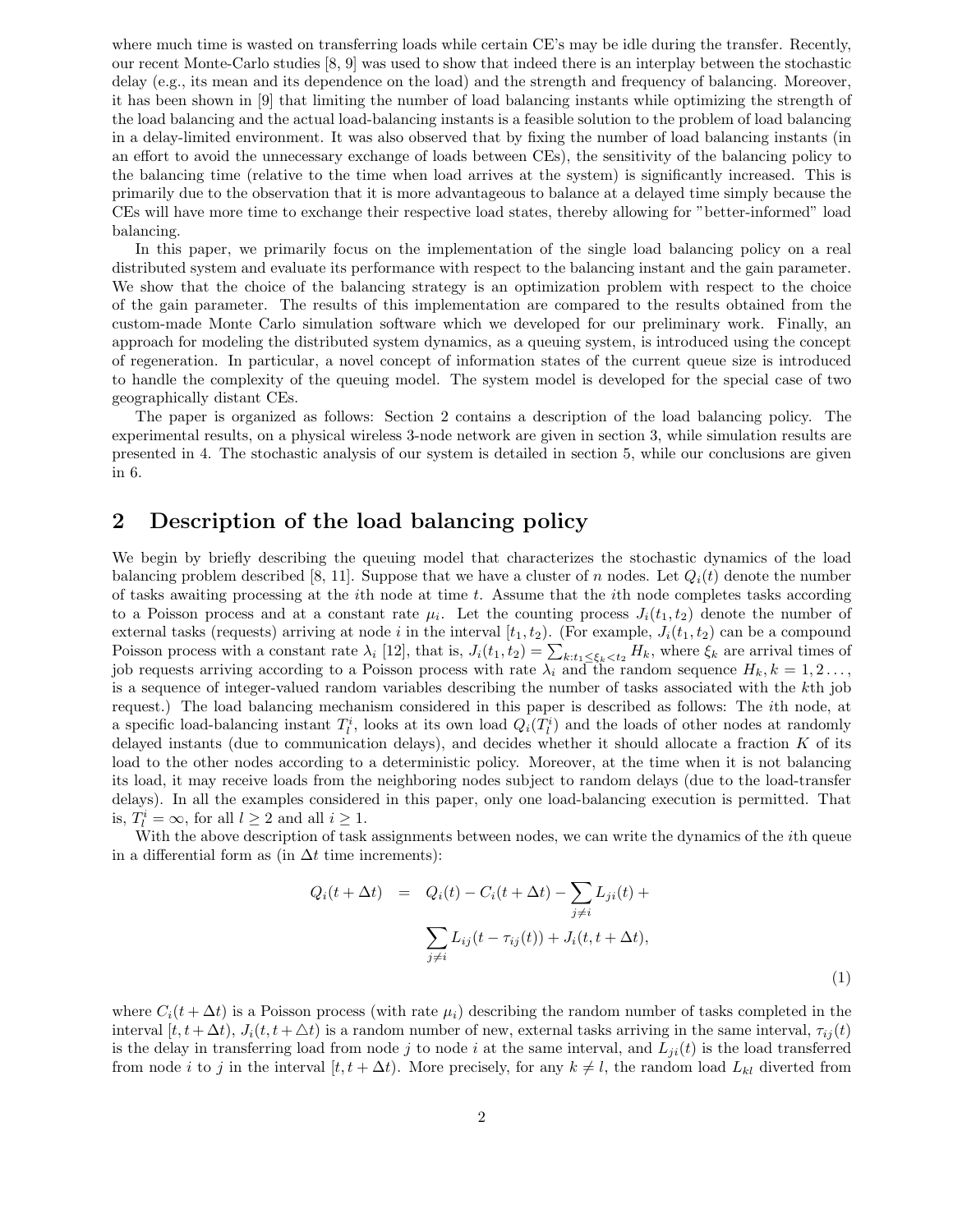node l to node k has the form  $L_{kl}(t) \triangleq g_{kl}(Q_l(t), Q_k(t - \eta_{lk}(t)), \ldots, Q_j(t - \eta_{lj}(t)), \ldots)$ , where for any  $j \neq k$ ,  $\eta_{ki}(t) = \eta_{ik}(t)$  is the communication delay between the kth and jth nodes at time t. The function  $g_{kl}$  dictates the load-balancing policy between the kth and lth nodes. One common example is

$$
g_{lk}(Q_l(t), Q_k(t - \eta_{lk}(t)), \dots, Q_j(t - \eta_{lj}(t)), \dots)
$$
  
=  $K_k p_{lk} \cdot \left(Q_l(t) - n^{-1} \sum_{j=1}^n Q_j(t - \eta_{lj}(t))\right)$   

$$
u\left(Q_l(t) - n^{-1} \sum_{j=1}^n Q_j(t - \eta_{lj}(t))\right),
$$
 (2)

where  $u(\cdot)$  is the unit step function with the obvious convention  $\eta_{ii}(t) = 0$ , and  $K_k$  is a parameter that controls the "strength" or "gain" of load balancing at the kth (load distributing) node. In this example, the lth node simply compares its load to the average over all nodes and sends out a fraction  $p_{lk}$  of its excess load to the *lth* node. (Of course,  $\sum_{l \neq k} p_{lk} = 1$ .)

## 3 Experimental Results

We have developed various in-house testbeds to study the effects of the gain parameter  $k$  as well as the selection of the load-balancing instant. The details of one of these systems are described below.

#### 3.1 Description of the experiments

The experiments were conducted over a wireless network using an 802.11b access point. The testing was completed on three computers: a 1.6 GHz Pentium IV processor machine (node 1) and two 1 GHz Transmeta Processor machines (nodes 2 & 3). To increase communication delays between the nodes (so as to bring the test-bed to setting that resembles a realistic setting of a busy network), the access point was kept busy by third party machines which continuously downloaded files. The application used to illustrate the load balancing process was matrix multiplication, where one task has been defined as the multiplication of one row by a static matrix duplicated on all nodes (3 nodes in our experiment). The size of the elements in each row was generated randomly from a specified range which made the execution time of a task variable. On average, the completion time of a task was 525 ms on node 1, and 650 ms on the other two nodes. As for the communication part of the program, UDP was used to exchange queue size information among the nodes and TCP was used to transfer the data or tasks from one machine to another.

In the first set of experiments, the gain parameter  $k$  was set to 1. Each node was assigned a certain number of tasks according to the following distribution: Node 1 was assigned 60 tasks, node 2 was assigned 30 tasks, and node 3 assumed 120 tasks. The information exchange delay (viz., communication delay) was on average 850 ms. Several experiments were conducted for each case of the load-balancing instant and the average was calculated using five independent realizations for each selected value of the load-balancing instant. In the second set of experiments, the load balancing instant was fixed at 1.4 s, and the initial distribution of tasks was as follows: 60 tasks were assigned to node 1, 150 tasks were assigned to node 2, and 10 tasks were assigned to node 3. The information exchange delay was 322 ms and the data transfer delay per task was 485 ms.

#### 3.2 Discussion of results

The results of the first set of experiments show that if the load balancing is performed blindly, as in the onset of receiving the initial load, the performance is poorest. This is demonstrated by the relatively large average completion time (namely  $45 \sim 50$  s) when the balancing instant is prior to the time when all the communication between the CEs have arrived (namely when  $t_b$  is approximately below 1s), as shown in Fig. 1. Note that the completion time drops significantly (down to 40 s) as  $t_b$  begins to approximately exceed the time when all inter-CE communications have arrived (e.g.,  $t_b > 1.5$ s). In this scenario of  $t_b$ , the load balancing is done in an informative fashion, that is, the nodes have knowledge of the initial load of every CE. Thus, it is not surprising that the load balancing is more effective than the case the load balancing is performed on the onset of the initial load arrival for which the CEs have not yet received the state of the other CEs. Finally, we observe that as  $t_b$  increases farther beyond the time all the inter-CE communications arrive (e.g.,  $t_b > 5s$ ).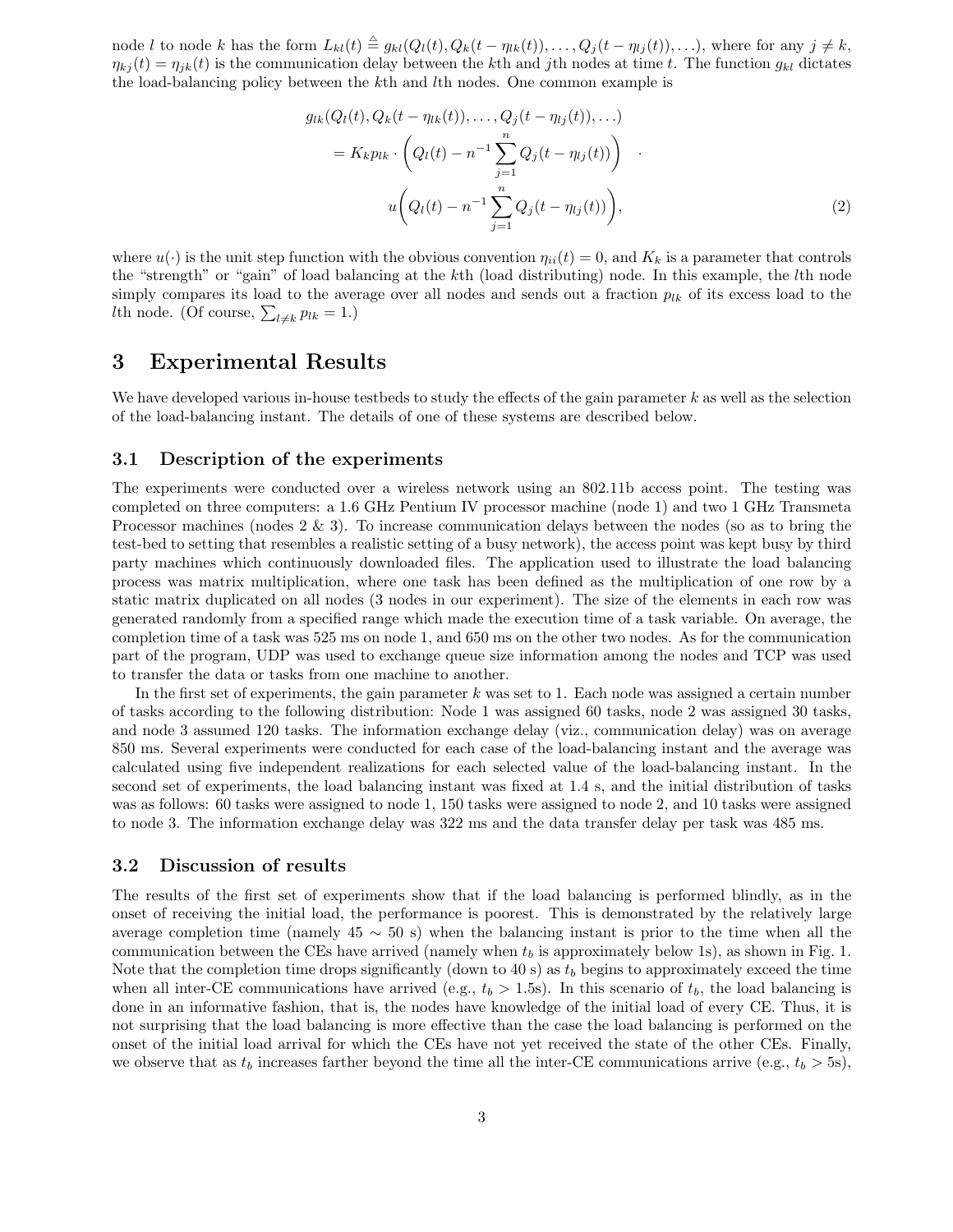then the average completion time begins to increase. This occurs precisely because any delay in executing the load balancing beyond the arrival of the inter-CE communications time would enhance the possibility that some CEs will run out of tasks in the period before any transferred load arrives to it.



Figure 1: Average total task-completion time as a function of the load-balancing instant. The load-balancing gain parameter is set at  $k = 1$ . The dots represent the actual experimental values and the solid curve is a best polynomial fit. This convention is used thought out Fig. 4

.

Next we examine the size of the loads transferred as a function of the instant at which the load balancing is executed, as shown in Fig. 2. This behavior will show that the dependence of the size of the total load transferred on the "knowledge state" of the CEs. It is clear from the figure that for load-balancing instants up to approximately the time when all CEs have accurate knowledge of each other's load states, the average size of the load assigned for transfer is unduly large. Clearly, this seemingly "uninformed" load balancing leads to another imbalance situation, which, in turn, leads to suboptimal total task completion times, as confirmed by Fig. 1.



Figure 2: Average total excess load decided by the load-balancing policy to be transferred (at the loadbalancing instant) as a function of the balancing instant. The load-balancing gain parameter is set at  $k = 1$ .

The results of the second set of experiments indeed confirm our earlier prediction (as reported in [9]) that when communication and load-transfer delays are prevalent, the load-balancing gain must be reduced to prevent "overreaction." This behavior is shown in Fig. 3, which demonstrates that the optimal performance is achieved not at the maximal gain  $(k = 1)$  but when k is approximately 0.8. This is a significant result as it is contrary to what we would expect in a situation when the delay is insignificant (as in a fast Ethernet case), where  $k = 1$  yields the optimal performance. Figure 4 shows the dependence of the total load to be transferred as a function of the gain. A large gain (near unity) results in a large load to be transferred, which, in turn, leads to a large load-transfer delay. Thus, large gains increase the likelihood of a node (that may not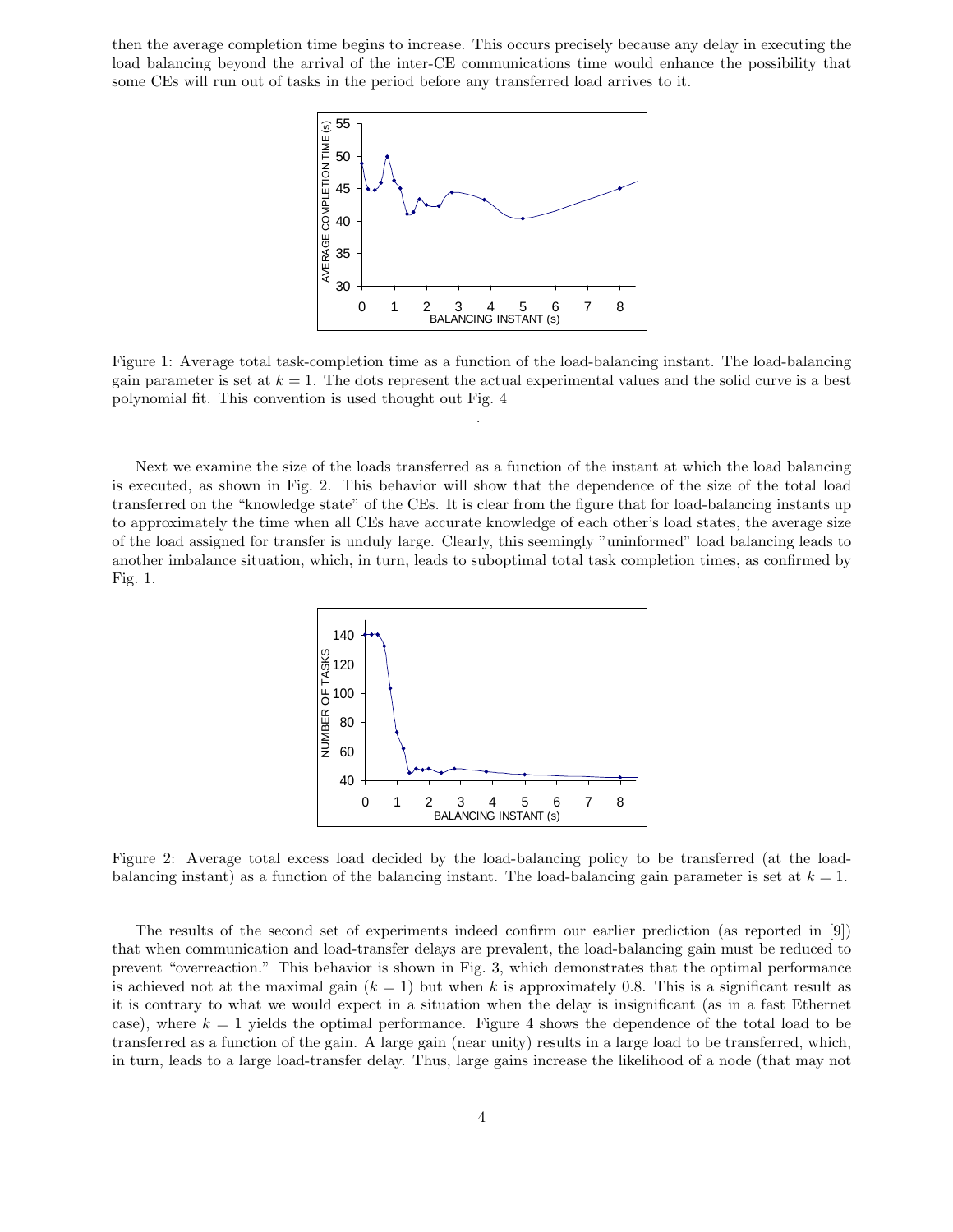have been overloaded initially) to complete all its load and remain idle until the transferred load arrives. This would clearly increase the total average task completion time, as confirmed earlier by Fig. 3.



Figure 3: Average total task-completion time as a function of the balancing gain. The load-balancing instant is fixed at 1.4 s.



Figure 4: Average total excess load decided by the load-balancing policy to be transferred (at the loadbalancing instant) as a function of the balancing gain. The load-balancing instant is fixed at 1.4 s.

## 4 Simulation Results

We have generated a Monte-Carlo simulation tool that allows the simulation of the queues described Section 2. We used this tool to validate the correspondence between the stochastic queuing model and the experimental setup. In particular, we have generated the simulated versions of Figures 1 through 3, which are shown below. It is observed that the general characteristics of the curves are very similar.

## 5 Stochastic Analysis of the Queuing Model: A Regeneration Approach

Motivated by the fact that we are dealing with an optimization problem, in which we wish to minimize the load-balancing gain to minimize the average completion time, we will outline a novel regenerative approach that will fit the queuing model described in Section 2. The concept of regeneration has proven to be a powerful tool in the analysis of complex stochastic systems [1, 2, 12]. The analysis presented here is not fundamentally limited to the choice of a particular balancing policy and the idea of the exposition is to show viability of the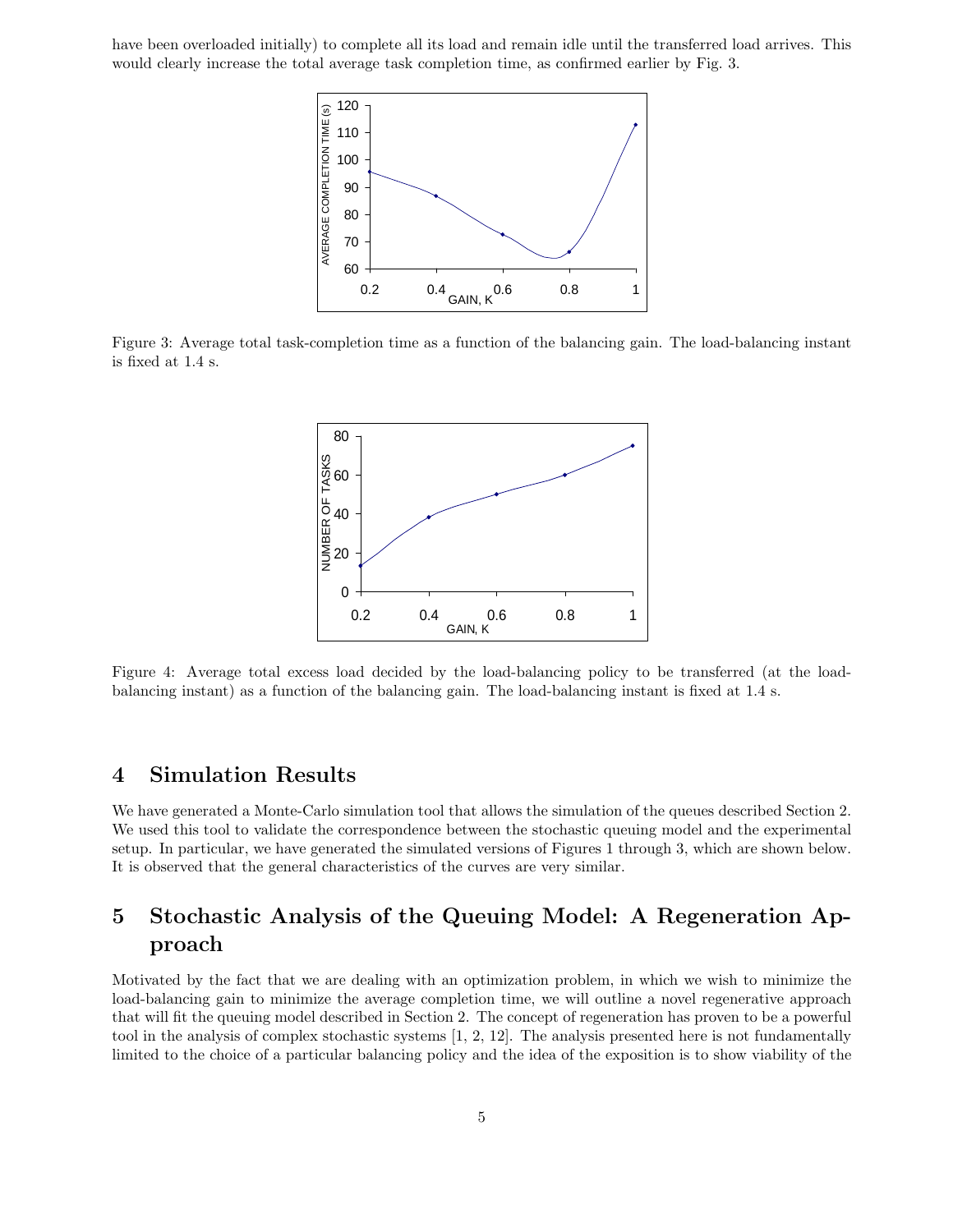

Figure 5: Simulation results for the average total task-completion time as a function of the load-balancing instant. The load-balancing gain parameter is set at  $k = 1$ . The dots represent the actual experimental values and the solid curve is a best polynomial fit. This convention is used thought out Fig. 4

.



Figure 6: Simulation results for the average total excess load decided by the load-balancing policy to be transferred (at the load-balancing instant) as a function of the balancing instant. The load-balancing gain parameter is set at  $k = 1$ .

approach in analyzing the complex queuing model involved. Consider  $n$  nodes in a network of geographicallydistributed CEs with some random initial workload. We are interested to know the average overall completion time if only one-time balancing is allowed and hence decide when to balance such that to minimize it. Here, we discuss the behavior of the zero-input response of the queues and hence do not have any task arrival at any of the nodes. The purpose of this exposition is to introduce our regenerative approach. Actual calculations to find the optimal load-balancing instant and the optimal load-balancing gain (which would minimize the average total completion time) will be reported in a future correspondence.

#### 5.1 Rationale

The idea of our approach is to define an *initial event*, defined as the completion of a task by any node or the arrival of a communication by any node, and analyzing the queues that emerge immediately after the occurrence of the initial event. We assume that initially all queues have zero knowledge about the state of the other queues. The point here is that immediately after the occurrence of the initial event, we will have a set of new queues, whose stochastic dynamics are identical to the original queues, but they will a different set of initial conditions (i.e., different initial load distribution if the initial event is a task completion) or different knowledge state (if the initial event happens to be a communication arrival rather than a task completion). Thus, in addition to having an initial load state, we introduce the novel concept of knowledge states to be defined next.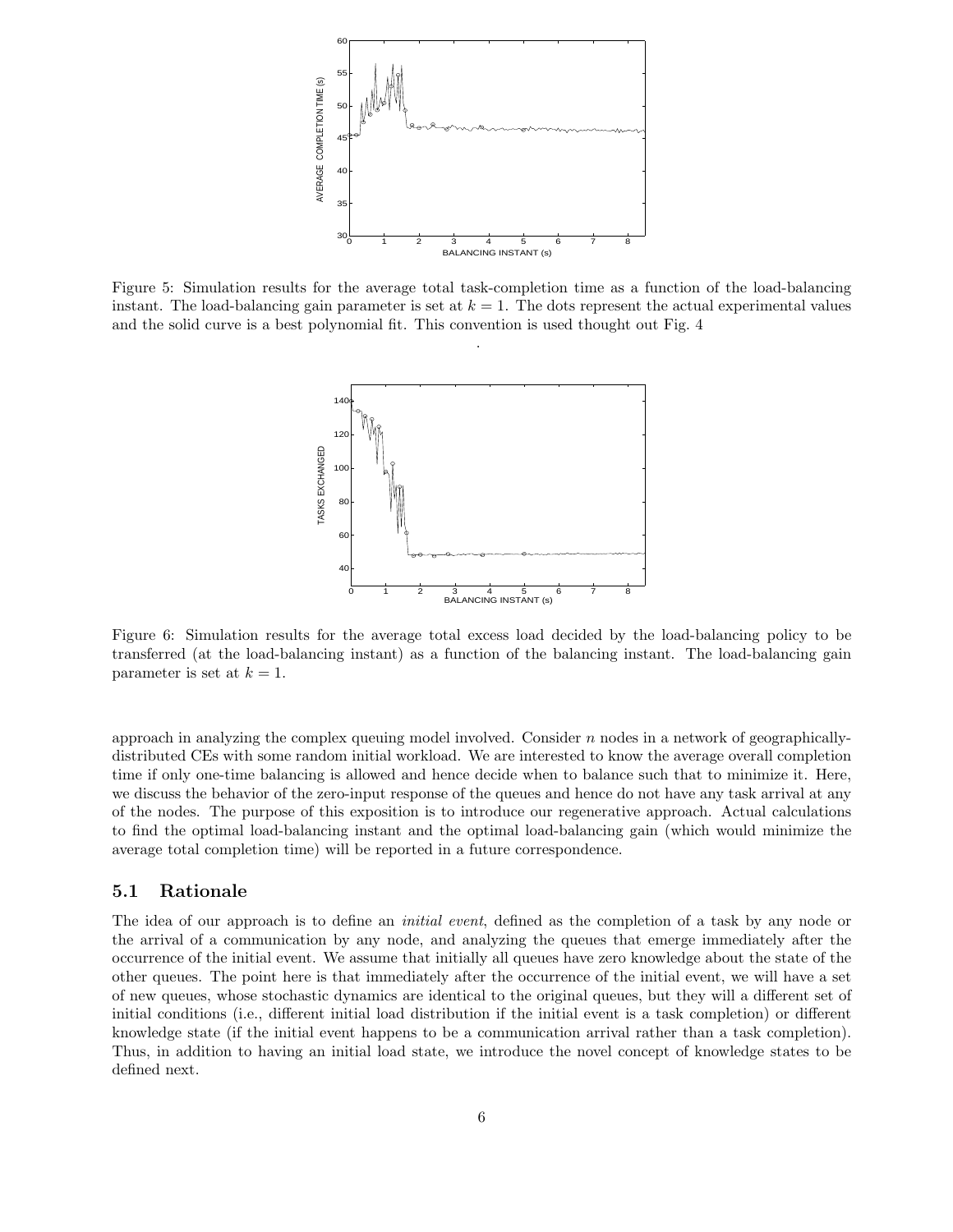

Figure 7: Simulation results for the average total task-completion time as a function of the balancing gain. The load-balancing instant is fixed at 1.4 s.

In a system of n nodes, any node will receive  $n-1$  number of communications, one from each of the other nodes. Depending upon the choice of the balancing instant, a node may receive all of those communication or may receive none by the time balancing is done. We assign a vector of size  $n - 1$  to each of the nodes and initially set all its elements to 0 (corresponding to the null knowledge state). If a communication arrives from any of the node, the bit position corresponding to that particular node is set to 1. Therefore, we need  $n(n-1)$ number bit sequences to adequately define all possible knowledge states of the whole knowledge distributed system, and hence there will be a total of  $2^{n(n-1)}$  number of knowledge states. Clearly, the average overall completion time depends on the knowledge state of the system at the time of balancing. In the case when two nodes are present, the knowledge states are: 1) state  $(0, 0)$ , corresponding to the case when the nodes do not know about each others initial load; 2) state (1, 1), when both nodes know about each other's initial load states; 3)  $(1,0)$ , corresponding to the case when only node 1 knows about node 2; and 4) state  $(0,1)$ , which is the opposite of the  $(1,0)$  case.

#### 5.2 Dynamic Model Base

For simplify the description we consider the case where only two nodes are present. We will assume that each node has an exponential service time with parameter  $\lambda_{D1}$  and  $\lambda_{D2}$ , respectively. Let m and n be the initial number of tasks present at nodes 1 and 2, respectively. The communication delays from node 1 to node 2 and from node 2 to node 1 are also assumed to follow an exponential distribution with rates  $\lambda_{21}$  and  $\lambda_{12}$ , respectively. Let  $W, X, Y$  and  $Z$  be the waiting times for the departure of the first task at node 1, departure of the first task at node 2, the arrival of the communication sent from node 1 to node 2 and the arrival of the communication sent from 2 to 1, respectively. Let  $T=\min(W,X,Y,Z)$  then the probability density function (pdf) of T can be characterized as  $f_T(t) = \lambda e^{-\lambda t} u(t)$ , where  $\lambda = \lambda_{D1} + \lambda_{D2} + \lambda_{21} + \lambda_{12}$ , and  $u(\cdot)$  is the unit step function.

Now let  $\mu_{m,n}^{k1,k2}(t_b)$  be the estimate of the overall completion time given that the balancing is executed at time  $t_b$ , where nodes 1 and 2 are assumed to have m and n tasks at time  $t = 0$ , and the system knowledge state is  $(k1, k2)$  at time  $t = 0$ . Suppose that the initial event happens to be the departure of a task at node 1 at time  $t = \tau$ ,  $0 \le \tau \le t_b$ . At this instant, the system dynamics remains the same except that node 1 will now have m−1. Thus, the queue has re-emerged (with a different initial load, nonetheless) and the average of the overall completion time is now  $\tau + \mu_{m-1,n}^{k_1,k_2}(t_b - \tau)$ . The effect of other possibilities for the initial event are taken into account similarly. Our objective is to find  $\mu_{m,n}^{0,0}(t_b)$ . However, to calculate this we need to define the completion time for all cases, i.e., the system initially being in any of the four knowledge states. Therefore, based on this discussion we characterize the average of the completion times for all four cases below, namely,  $\mu_{m,n}^{0,0}(t_b)$ ,  $\mu_{m,n}^{0,1}(t_b)$ ,  $\mu_{m,n}^{1,0}(t_b)$  and  $\mu_{m,n}^{1,1}(t_b)$ .

$$
\mu_{m,n}^{0,0}(t_b) = \int_{t_b}^\infty f_T(s) [\mu_{m,n}^{0,0}(0) + t_b] ds \; +
$$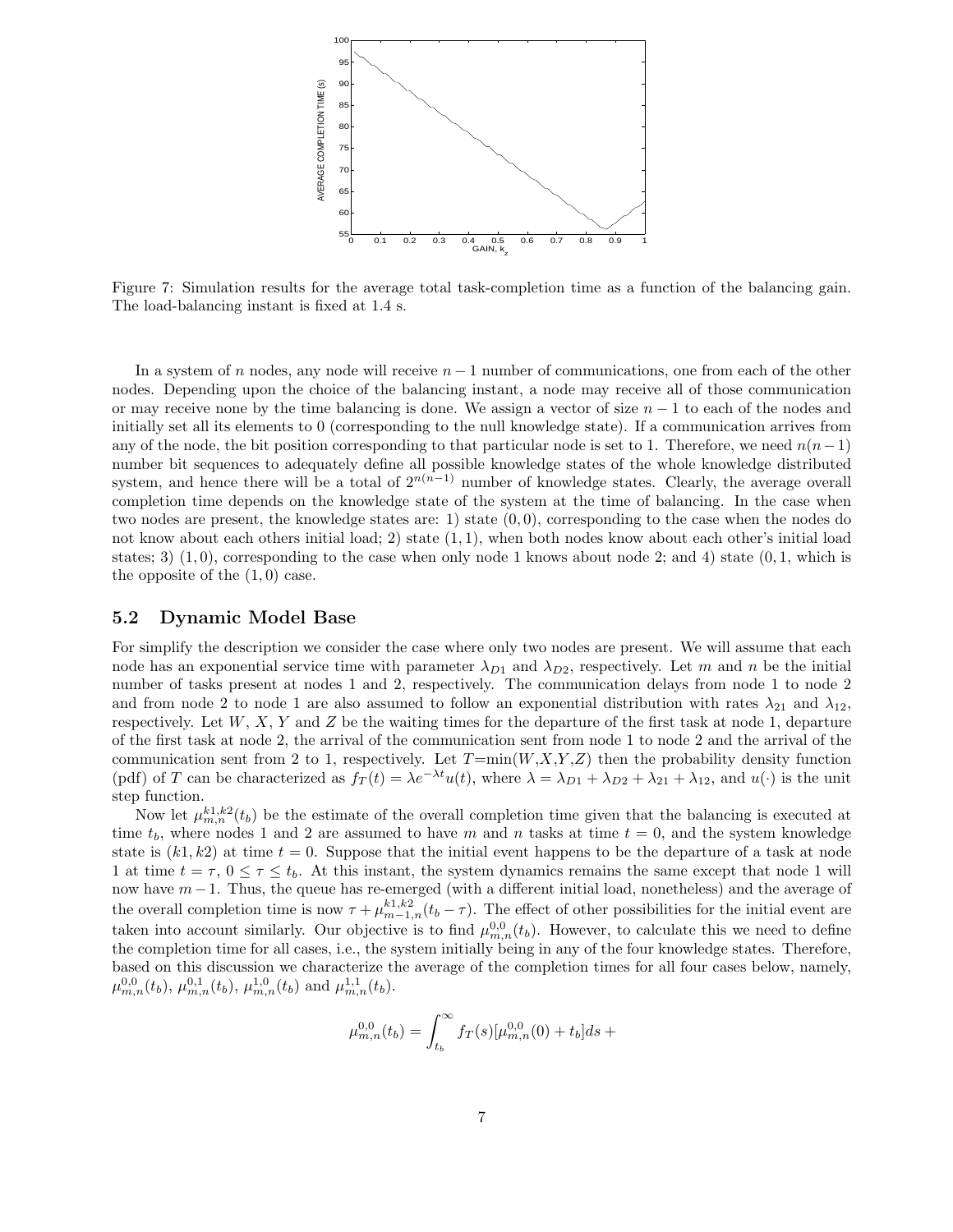$$
\int_{0}^{t_{b}} f_{T}(s)[\mu_{m-1,n}^{0,0}(t_{b}-s)+s].P[T=W]ds +
$$
  

$$
\int_{0}^{t_{b}} f_{T}(s)[\mu_{m,n-1}^{0,0}(t_{b}-s)+s].P[T=X]ds +
$$
  

$$
\int_{0}^{t_{b}} f_{T}(s)[\mu_{m,n}^{0,1}(t_{b}-s)+s].P[T=Y]ds +
$$
  

$$
\int_{0}^{t_{b}} f_{T}(s)[\mu_{m,n}^{1,0}(t_{b}-s)+s].P[T=Z]ds.
$$
 (3)

In a similar way, recursive equations can be obtained for the queues corresponding to other knowledge states. For example, for  $\mu_{m,n}^{0,1}(t_b)$ , we have

$$
\mu_{m,n}^{0,1}(t_b) = \int_{t_b}^{\infty} f_T(s)[\mu_{m,n}^{0,1}(0) + t_b]ds +
$$
  

$$
\int_{0}^{t_b} f_T(s)[\mu_{m-1,n}^{0,1}(t_b - s) + s].P[T = W]ds +
$$
  

$$
\int_{0}^{t_b} f_T(s)[\mu_{m,n-1}^{0,1}(t_b - s) + s].P[T = X]ds +
$$
  

$$
\int_{0}^{t_b} f_T(s)[\mu_{m,n}^{0,1}(t_b - s) + s].P[T = Y]ds +
$$
  

$$
\int_{0}^{t_b} f_T(s)[\mu_{m,n}^{1,1}(t_b - s) + s].P[T = Z]ds.
$$
  
(4)

The probabilities  $P[T = W]$ , and those alike, which appear in the above recursive equations can be evaluated directly using elementary probability. In particular,

$$
P[T = W] = \frac{\lambda_{D1}}{\lambda}, P[T = X] = \frac{\lambda_{D2}}{\lambda},
$$
  

$$
P[T = Y] = \frac{\lambda_{21}}{\lambda}, P[T = Z] = \frac{\lambda_{12}}{\lambda}
$$
 (5)

These integral equations can be simplified by converting them into differential equations of standard form. For example, by differentiating each of these equations with respect to  $t<sub>b</sub>$ , we get four differential- difference equations. For the case of  $\mu_{m,n}^{0,0}(t_b)$ , we have

$$
\frac{\partial \mu_{m,n}^{0,0}(t_b)}{\partial t_b} = \lambda_{D1} \mu_{m-1,n}^{0,0}(t_b) + \lambda_{D2} \mu_{m,n-1}^{0,0}(t_b) + \lambda_{21} \mu_{m,n}^{0,1}(t_b) + \lambda_{12} \mu_{m,n}^{1,0}(t_b) - \lambda \mu_{m,n}^{0,0}(t_b) + 1
$$
\n(6)

and from Eq.  $(4)$ 

$$
\frac{\partial \mu_{m,n}^{0,1}(t_b)}{\partial t_b} = \lambda_{D1} \mu_{m-1,n}^{0,1}(t_b) + \lambda_{D2} \mu_{m,n-1}^{0,1}(t_b) + \lambda_{21} \mu_{m,n}^{0,1}(t_b) + \lambda_{12} \mu_{m,n}^{1,1}(t_b) - \lambda \mu_{m,n}^{0,1}(t_b) + 1 \tag{7}
$$

It is intuitively clear that while solving each of these equations, we need to solve for their corresponding initial conditions, i.e.  $\mu_{m,n}^{0,0}(0)$ ,  $\mu_{m,n}^{0,1}(0)$ ,  $\mu_{m,n}^{1,0}(0)$  and  $\mu_{m,n}^{1,1}(0)$ , which are determined according to the load-balancing algorithm.

In summary, we outlined a formalism that allows us to compute the average total completion time. This can be used to find the optimal balancing instant for a particular load-balancing policy. We are presently working to explicitly compute the initial condition for the balancing strategy which is Section 2.

### 6 Conclusions

We have performed experiments and simulations to investigate the performance of a load balancing policy that involves redistributing the load of the nodes only once after a large load arrives at the distributed system. Our